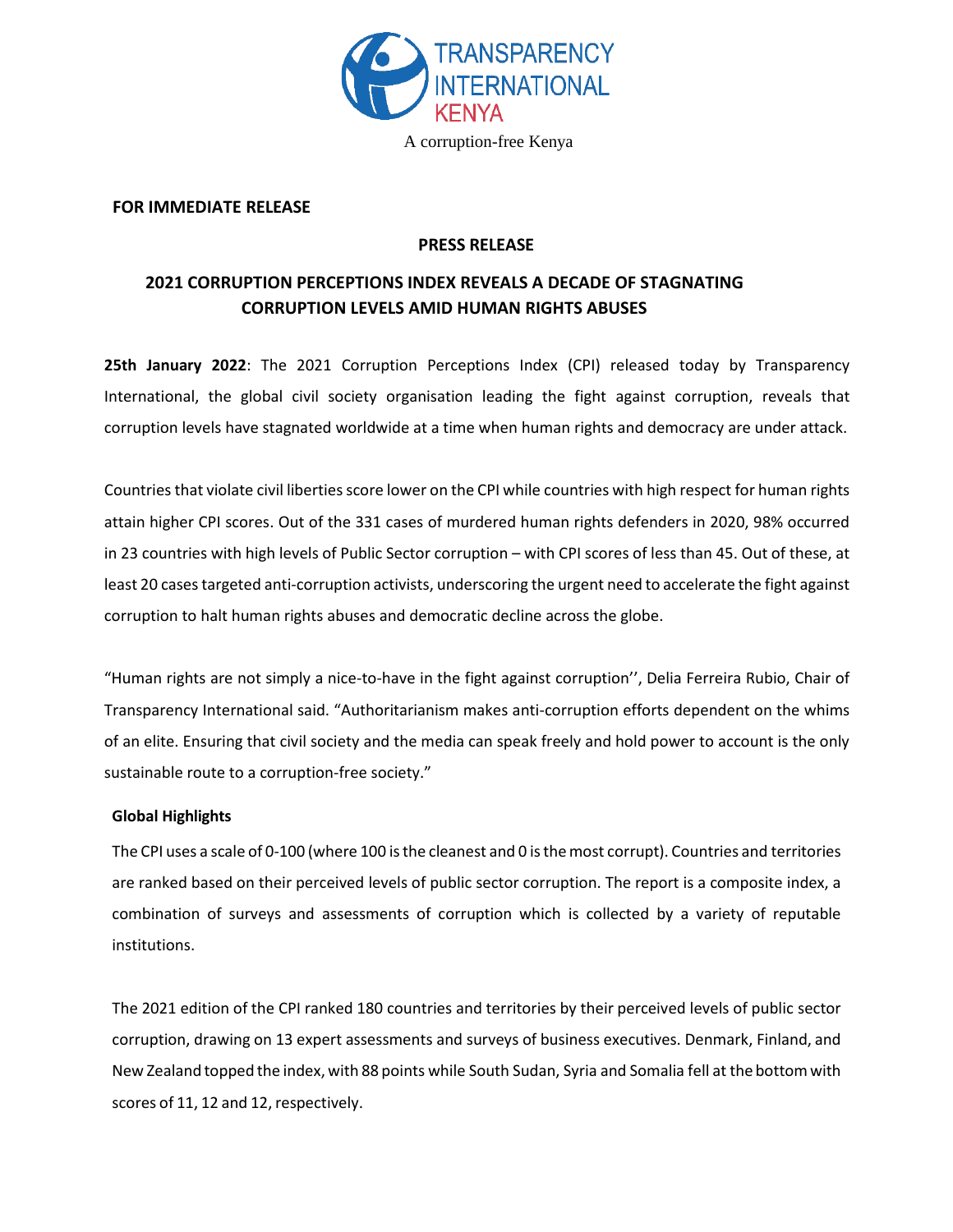#### **Kenya's Performance and the Regional outlook**

Kenya obtained a score of 30 out of 100, a slight drop from a score of 31 in 2020. Kenya's score still falls below the Sub-Saharan average of 33 (a rise of one point from 32 in 2020) and global average of 43 - a score below 50 indicates serious levels of public sector corruption. The CPI 2021 ranked Rwanda the highest in the East African region with 53 points compared to 54 points in 2020, Tanzania with 39 from 38 points in 2020, while Uganda and Burundi stagnated at 27, and 19 points respectively. South Sudan was ranked last both regionally and globally scoring 11 points from 12 points in 2020. African countries that scored above the global average included, Seychelles (66 points), Cabo Verde (58 points), Botswana (55 points) and Mauritius (54 points).

#### **Kenya's Stagnating Performance Across the Years**

In comparison to CPI 2020, Kenya only had a change of one score. The 5-year trend analysis from 2017 to 2021 shows that Kenya's score was 28, 27,28, 31 and 30 respectively. In addition, Kenya's score largely oscillated between 25 and 28 between 2012 and 2019, until 2020 when it recorded a score of 31, which has this year dropped to 30.

This is a clear indication that Kenya has largely stagnated in the fight against corruption since the change is not statistically significant even when a trend analysis of 10 years is performed. This demonstrates a general lack of progress in anti-corruption efforts despite the current administration's pre-election promises to tackle corruption. Various anti-corruption efforts are yet to significantly turn the tide against corruption. Laws and legislative amendments enacted in the last ten years such as the Leadership and Integrity, Access to Information, and Elections Campaign Financing laws among others are yet to be fully implemented. While there have been attempts to amplify corruption investigations and prosecutions, Kenyans are still frustrated by the slow turn of the wheels of justice as corruption cases have dragged in the courts, and Kenyans now face the stark reality that the 2022 election will provide a political lifeline for some corruption suspects already charged in court, as their cases are yet to be concluded. Corruption in public service has also denied Kenyans access to critical services including education and health, and the soft underbelly of our governance system has been exposed by the impact of the COVID-19 Pandemic in these and other public service sectors. Successive governments including the Jubilee government have made several commitments to tackle corruption, contained in key global and regional conventions, and other undertakings made at the international and national level, but key commitments are yet to be realised including the enactment of a Whistleblower Protection law.

# **Measures to Propel Anti-Corruption Efforts During Electioneering Year and Protection of Human Rights in Kenya**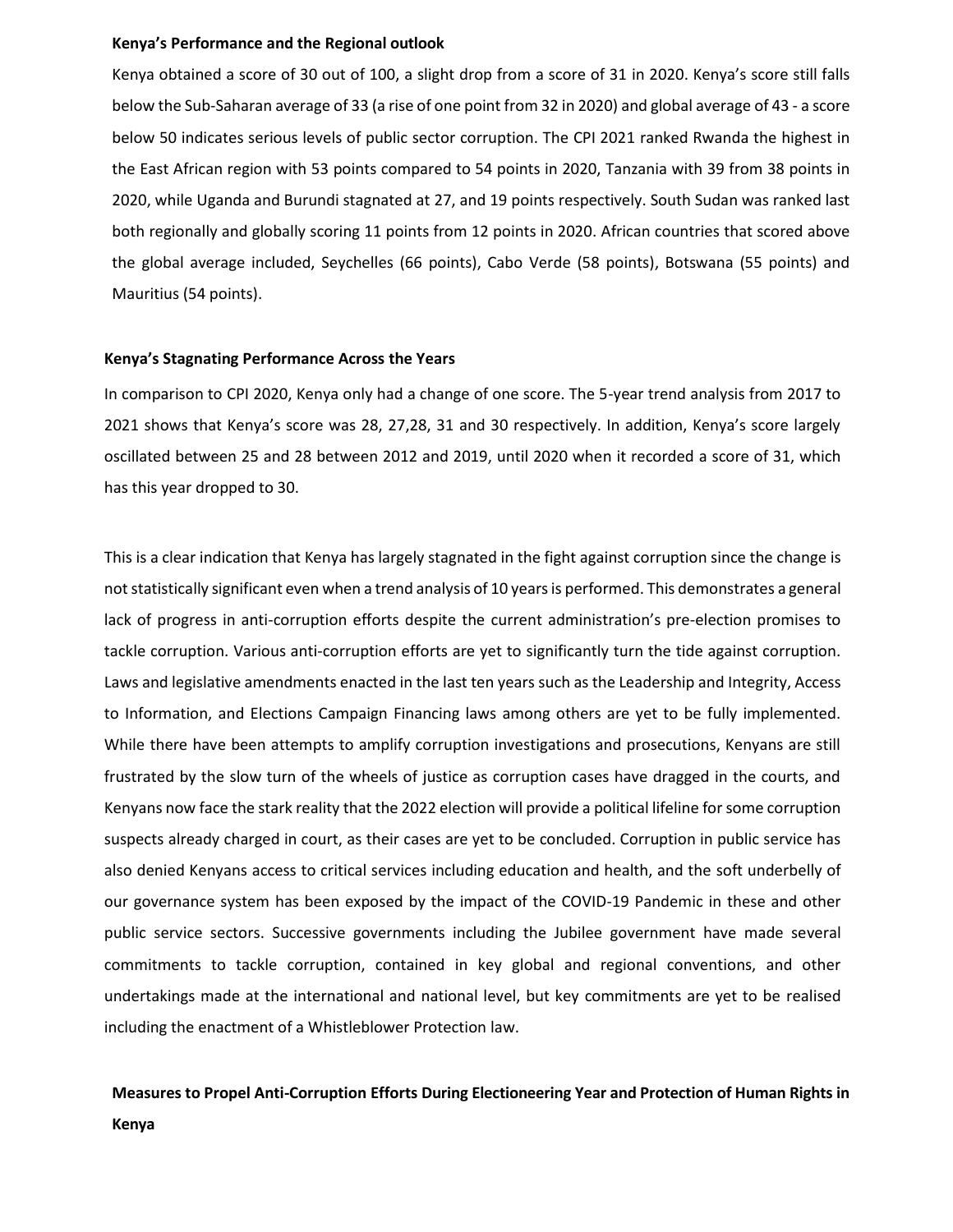While corruption remains both a social and economic problem, it is also largely a political problem in Kenya. As the country heads to the general elections on 9<sup>th</sup> August this year, the lack of a robust framework for the enforcement of the campaign financing law to prevent the use of 'dirty money' for campaigns still presents a challenge to the fight against corruption.

"The amounts of money being left in campaign locations under the guise of 'community empowerment' and clashes over cash pledges, are telling of the problem ahead if decisive measures are not undertaken to ensure that politicians are held accountable for the sources of their campaign funds, amounts raised and how these funds are used," Sheila Masinde, Executive Director, Transparency International Kenya. "True commitment to tackle corruption by politicians seeking elective office must start with embracing transparency in the mobilisation and utilisation of campaign funds, and political parties' refusal to nominate individuals accused of corruption. It is pertinent that the next administration elevates anti-corruption efforts and it is thus incumbent on voters to adjudge and vet the next set of leaders against the standards of leadership and integrity set out in Chapter Six of the Constitution and reject any individual that has been found in breach of the standards set out, and assess past performance and capacity of candidates in regard to anti-corruption efforts."

The unregulated use of money during election campaigns is closely tied to corruption and illicit financial flows. TI-Kenya [has repeatedly called for the implementation of election campaign financing regulations,](https://tikenya.org/joint-civil-society-statement-on-the-election-campaign-financing-standoff/) and together with other partners has since moved to court to compel the implementation of the campaign finance regulations.

On the nexus between corruption and human rights violation, CPI 2021 highlights that the global COVID-19 pandemic has been used in many countries as an excuse to curtail basic freedoms. In Kenya, police enforcement of guidelines imposed to contain the spread of the COVID-19 pandemic during the last two years has resulted in reports of increased bribery risks, police brutality and infringement of basic human rights. Besides, there has been an increasing trend of extra-judicial killings and enforced disappearances reported in various parts of the country by human rights organisations.

Additionally, human rights violations such as displacement, voter intimidation, harassment of political aspirants, police brutality, curtailing freedom of the media, and civic space restriction including harassment of human rights defenders and civil society actors are rife during the election period. Accountability of security officers for such violations remain limited at best.

#### **TI-Kenya, therefore, proposes the following:**

1. At the centre of corruption are the sources of political parties and candidates' campaign funds, amounts raised and how these funds are used, hence the need to ensure that regulations on campaign financing are put in place and applied during the 2022 general elections and beyond.